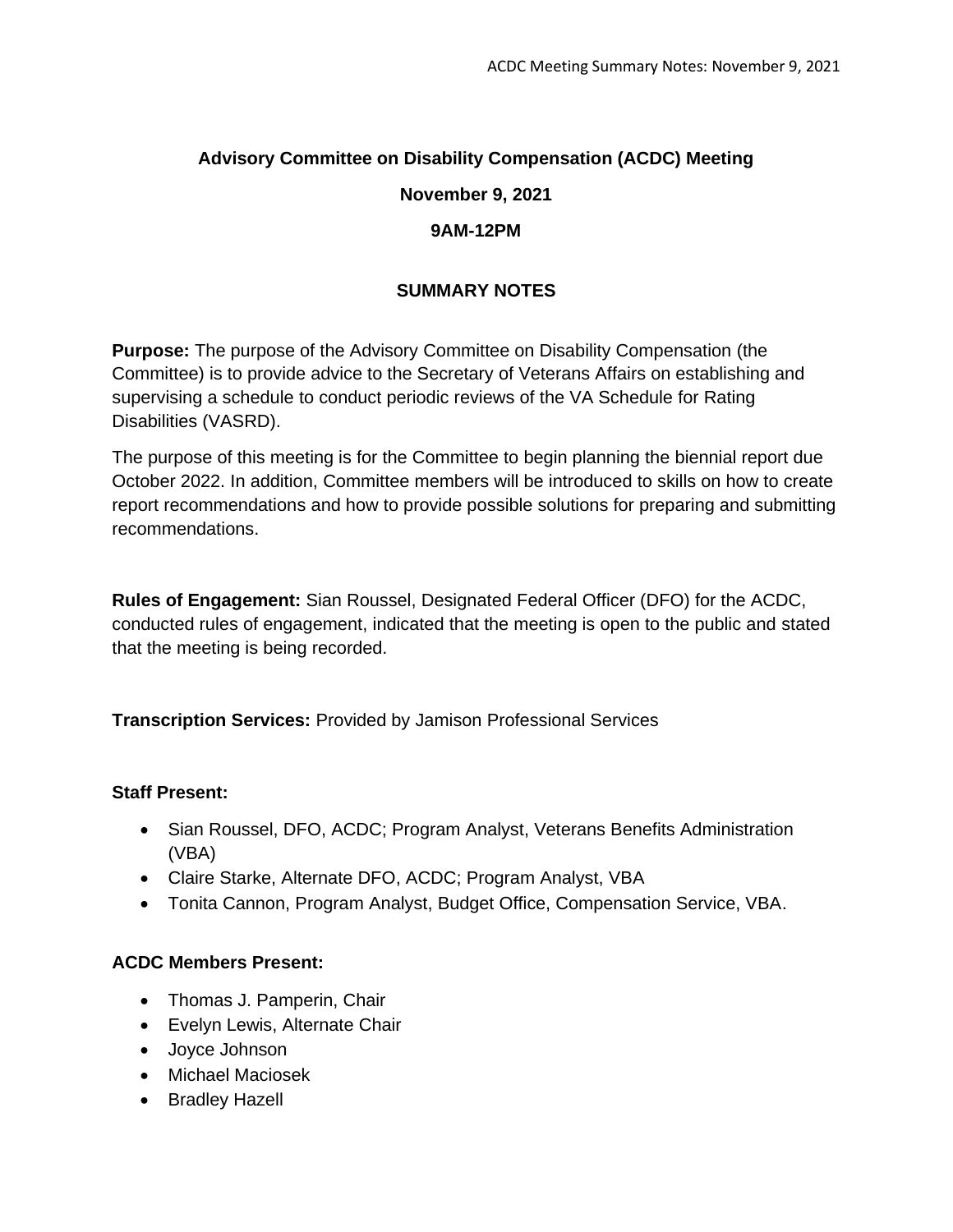- James Lorraine
- Al Bruner
- Patt Maney
- Eloisa Taméz
- Frank LoGalbo
- Kimberly Adams
- John Shaver
- Steven Wolf

The committee met in an open, public session on November 9, 2021, via the Cisco WebEx platform.

### **Opening Remarks**

Ms. Roussel called the Committee to order at 9:00 a.m. Role was called, and 13 members were present. She reviewed the rules of engagement for speaking then turned the meeting over to Chair Pamperin.

### **Public Comments**

Chair Pamperin reminded the Committee that a biennial report to Congress is due in October 2022 and the purpose of this meeting is to begin planning for the report.

Two comments were received from the public. The first was from Dr. Andrew Meisler, VA Healthcare Connecticut, who expressed concerns about private exams or contract examiners with the evaluation of post-traumatic stress disorder (PTSD) and increased evaluation of PTSD. The Committee Chair stated that the Committee appreciates the concerns but believes this is the responsibility of the Veterans Health Administration (VHA) and VBA with regard to contract and VA exams regarding proper credentialing and assessment of mental health disabilities. Chair Pamperin noted, particularly, that the mental health section of the rating schedule is in progress, and it would be inappropriate to state anything further at this time.

The second public comment came from Colonel Douglas P. Strand, who is also a retired physician, regarding inclusion of the condition chronic reflex sympathetic dystrophy syndrome. Colonel Strand addressed the Committee 10 or 11 years prior on same subject and inquired if VA is actively considering a separate diagnostic code. Chair Pamperin stated that it was not included in the current changes to the rating schedule that were published for this body system, and that this inquiry was not received during regulatory comment period. Col. Strand was directed to submit his comments during any future regulatory comment periods.

Chair Pamperin stated that concluded the public's comments. He said he would make comments towards the end of the meeting about topics for future meetings and regarding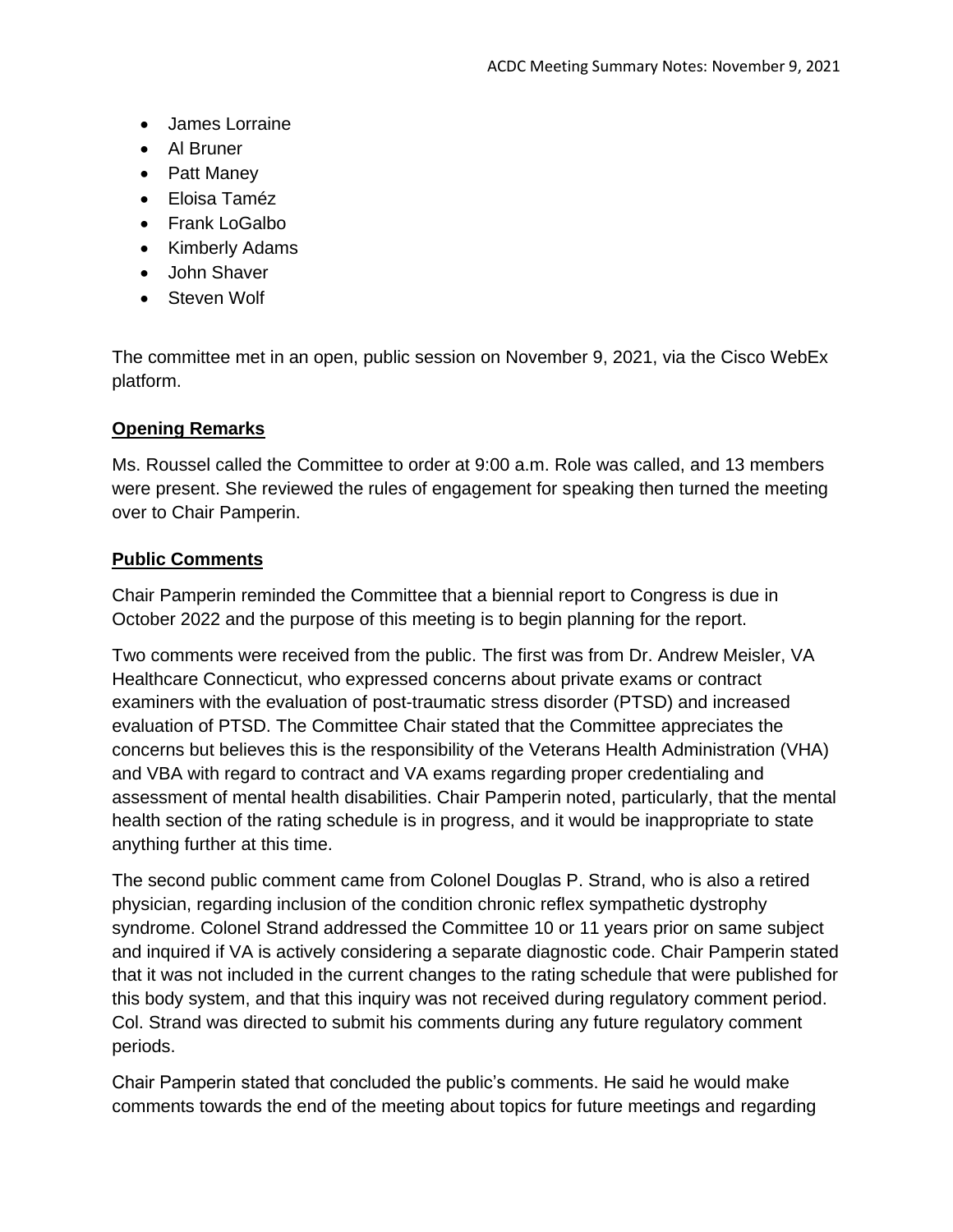any issues the Committee should consider when writing the 2022 biennial report.

#### **Member Introductions**

After self-introductions by members, Ms. Roussel introduced the first presenter, Tonita Cannon, Program Analyst, Budget Office, Compensation Service, VBA.

### **Welcome Letter**

Ms. Cannon reviewed the welcome letter sent to Committee members and apologized for the delay in payments of the prior stipend payments, as the VA was transitioning from one financial program to another. She assured the Committee that now that the VA is working from one financial program, everything should work better. Ms. Cannon requested that the welcome letters be signed and sent to herself via e-mail no later than five business days after the meeting. Once all of the signed letters are received, the package will be turned into the VBA financial office and will be approved to process. This will take several steps, but everything will be done within six weeks as stated. If Committee members have questions or want a receipt, they are to e-mail her with that request. Ms. Roussel requested that Committee members CC the letter to herself and Ms. Starke rather than sending to the ACDC e-mailbox.

### **Report Recommendation Training**

Ms. Roussel introduced herself and began obligatory Report Recommendation Training. She reviewed the rules of engagement again and reviewed the agenda: Objectives, Specific, Measurable, Actionable, Realistic, Target/Timeframe (S.M.A.R.T.) Report Recommendations, (Not So) S.M.A.R.T. Report Recommendations, and examples of S.M.A.R.T. Recommendations.

She stated that the training objectives were to: refresh Committee members or introduce new Committee members on skills and knowledge on how to go about creating report recommendations; to introduce Committee members to best practices and tools; to note Committee challenges and provide possible solutions for preparing and submitting recommendations; and to build a community of practice advocacy for training, collaboration, and productive change.

S.M.A.R.T. is an acronym created by the Advisory Committee Management Office, and stands for Specific, Measurable, Actionable, Realistic, Target/Timeframe. This is important because it sets a destination and maps where the Committee is going. It clarifies what is expected and measures if a recommendation is successfully implemented. It improves overall results, standardizes how Committee recommendations are written and formatted, and provides guidance criteria for setting objectives, goals, and measures. It is also used to link the Committee's recommendations to the Department's mission.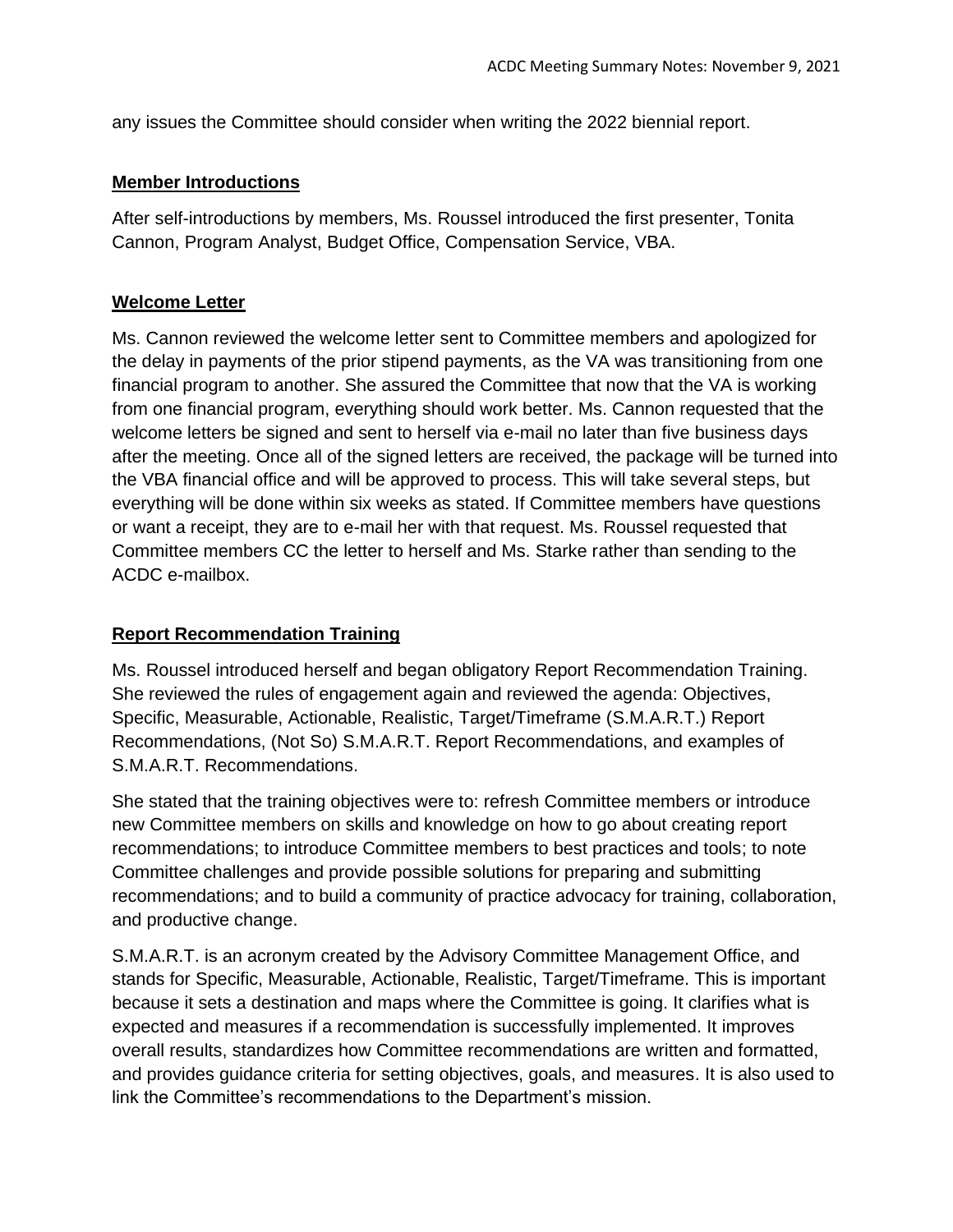When creating a report recommendation, these specific questions should be asked.

- Specific: Is it linked to the Department's mission, position summary, strategic plan, Committee charter?
- Measurable: Can success be measured? How can it be measured?
- Actionable: Is the recommendation obtainable or actionable? Can it be achieved through reasonable actions and investment of resources?
- Relevant: Is the recommendation realistic, results oriented and within the scope? Is it aligned with current mission tasks, projects, and initiatives? Is the recommendation focused on one defined area? Does it include a desirable result or end state?
- Target/Timeframe: Does the recommendation have a clearly defined timeframe, target, and deadline?

Not so S.M.A.R.T. examples:

- "The Department of Veterans Affairs should improve employee communicating skills."
- "The Committee recommends that the VA improve women Veterans' appointments."
- "The Committee recommends that the VA revamp all services provided to Veterans."
- "The Committee recommends that the VA open a new National Cemetery."

Ms. Roussel pointed out that it is important not to be vague with recommendations. The examples shown do not identify specific measurements, timeframes, explanations, or note how the recommendations should be used.

Example of a clearly written recommendation:

"The Department should work to rapidly deploy outreach multipliers/enablers like: 1.) expanding the number of fully-trained, public-affairs officers and deploying them more frequently; 2.) allotting more time for individual, employee public-engagement-skills training hours to maximize one-on-one Veteran-knowledge provider opportunities; 3.) having more VA, senior leaders conduct public outreach/issue interviews, and; 4.) expand the functionality of enterprise-web pages to better reach and inform stakeholder audiences. VA should complete this recommendation by March 2021 and annually publish the results by June of each year between 2021-2024."

This is S.M.A.R.T. because it sets the destination; maps out where Committee is going; clarifies what is expected; gives the measures used to determine if the recommendation is successfully implemented; provides guidance criteria for setting objectives, goals and measures; and links Committee recommendations to the Department mission.

Ms. Roussel shared a second example of a clearly written recommendation, similar to the 2020 biennial and past reports. The example, including VA's response, is as follows:

# **Enhancements to the Comparison Tool and Student Veteran Feedback System**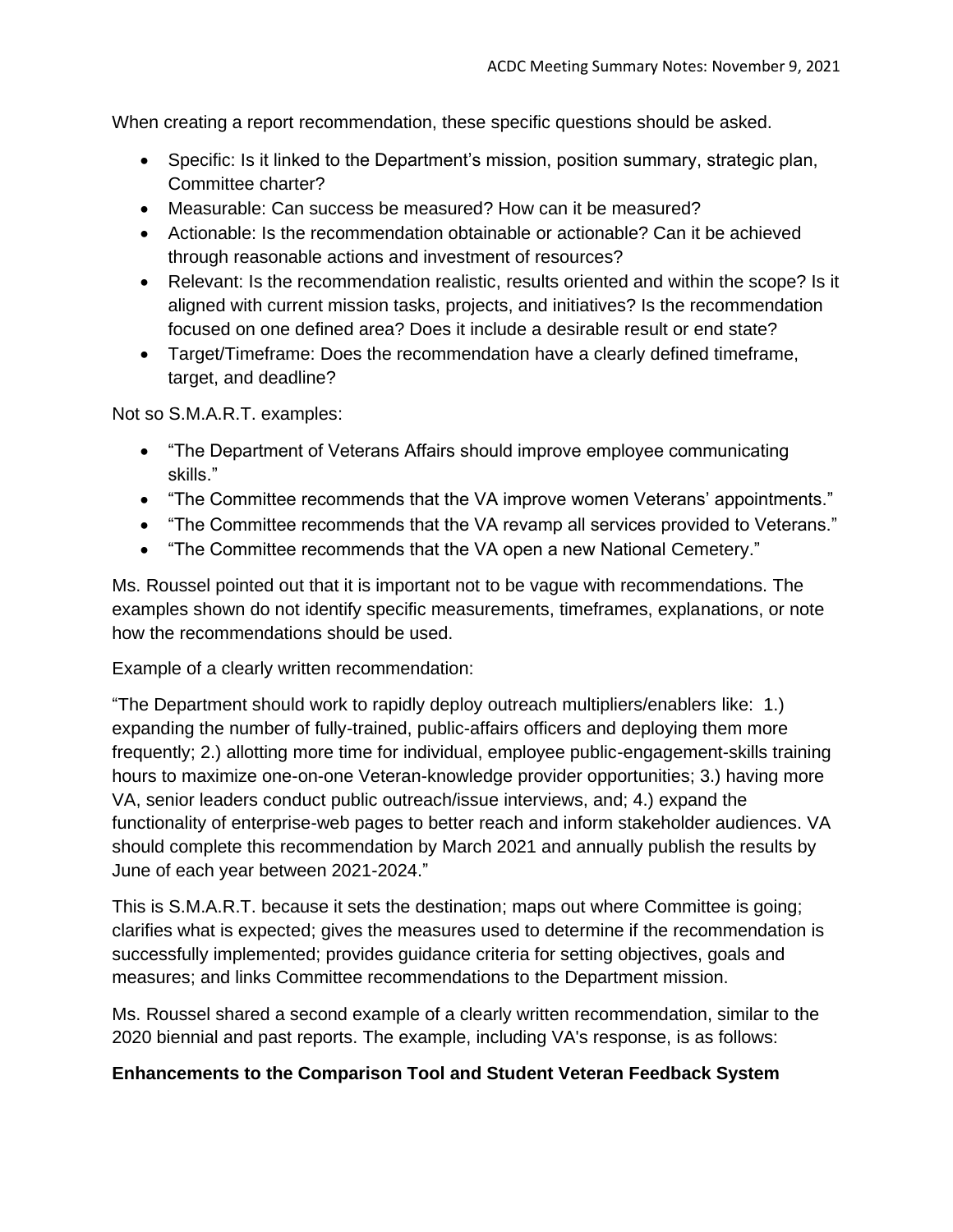**Background:** The initial creation of the GI Bill Comparison Tool to implement Executive Order (EO) 13607, *Principles of Excellence for Educational Institutions Serving Service Members, Veterans, Spouses, and Other Family Members,* and P.L. 112-249, was 5 years ago.

**Recommendation:** The Committee recommends VA conduct a comprehensive review of the GI Bill Comparison Tool and the process to obtain complaints and/or feedback and further recommends VA consider (but not be limited to) things such as:

- adding a rule to limit the timeframe in which closed complaints are displayed on the Comparison Tool (currently they are never removed) and
- establishing a mechanism to display feedback and comments (both positive and negative) on the Comparison Tool.

### **VA Response:**

**Concur.** VA agrees and will implement the recommendation. Upon the implementation of sections 107 and 501 of the Harry W. Colmery Veterans Educational Assistance Act of 2017, P.L. 115-48 (the Colmery Act), VA is taking a fresh look at the Comparison Tool and identifying opportunities for improvement in all areas of concern presented by the Committee. In addition, VA's Education Service will coordinate with the Veterans Experience Office (VEO) to present this at the next advisory Committee session.

Ms. Roussel states that the VA response will always start with concur or non-concur. This is an example of a response that is S.M.A.R.T. because it sets a destination, maps out the recommendation, clarifies what is expected, standardizes how recommendations are written and formatted, provides guidance criteria for setting objectives, goals, and measures, and links recommendations to the Department mission, as well as helps to improve overall results.

Ms. Roussel then asked if the Committee had any questions. There were none.

The Committee recessed from 9:31 a.m. to 9:47 a.m.

After a 15-minute recess, Ms. Roussel introduced Chair Pamperin to review the ACDC 2020 Biennial Report.

### **ACDC 2020 Biennial Report Review**

Chair Pamperin began with an introduction of the ACDC, stating that it is a statutory committee created as a result of legislation. The Committee is chartered to review and give advice on disability evaluation. The VA Secretary, at the time the Committee was formed, asked the Committee to expand their review and to look at, not only, specific disability conditions and how they were evaluated and the process of updating the rating schedule, but also, the overall framework of delivery of disability benefits to Veterans and survivors. This is to include how VA determines quality level, how errors are found and corrected, and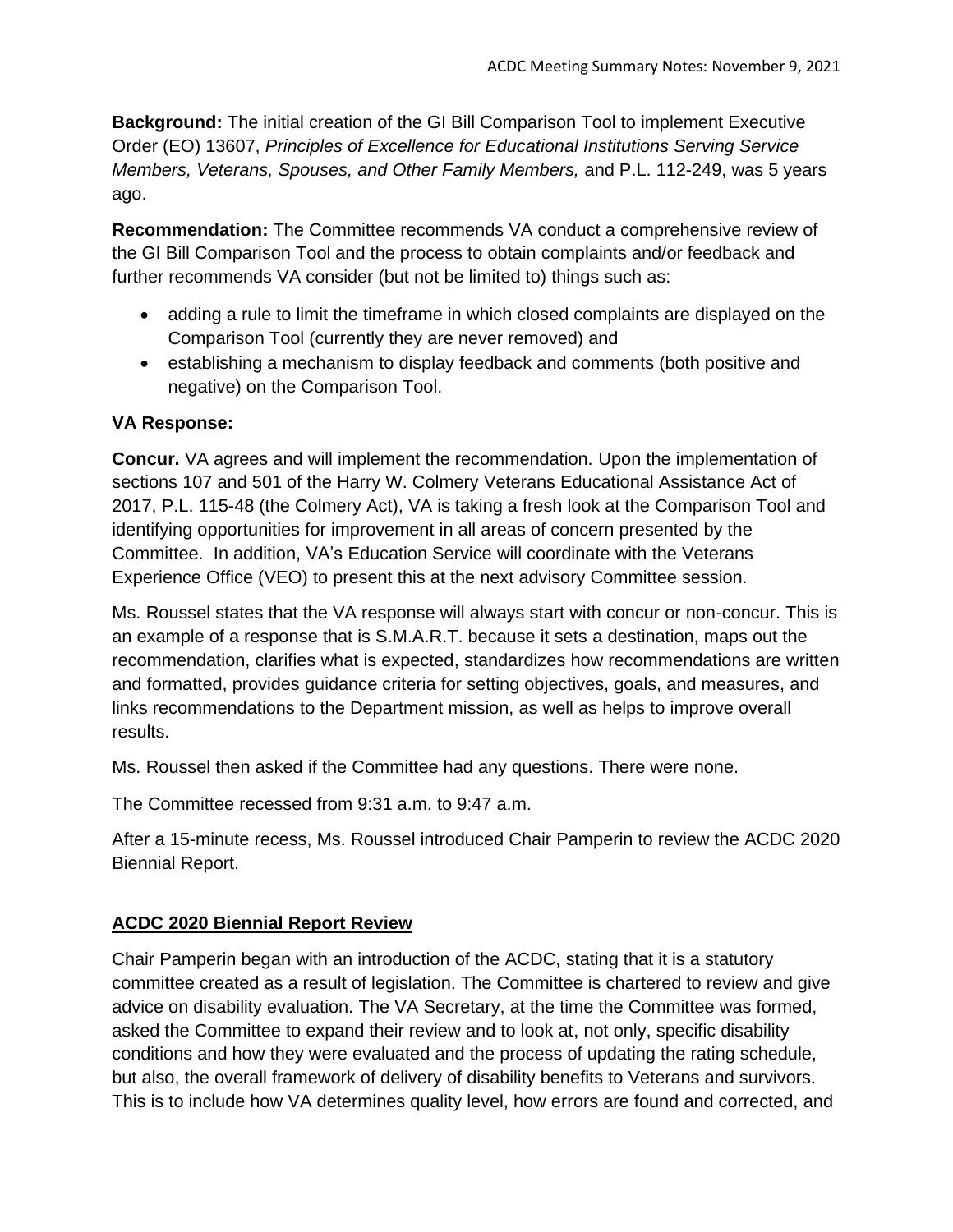how VA responds to recommendations of environmental committees regarding Agent Orange, Gulf War Illness, and burn pits, to name a few examples. The Committee also deals with how VA, at least to a limited degree, does outreach to people to inform what kind of disability compensation payments may be available to them if they qualify.

Chair Pamperin discussed how the Committee had been meeting remotely since the pandemic began, which is good in the sense that there has been far more public interaction than in the past. He also states how the disadvantages of this include the inability to establish relationships and gain a better understanding of what the issues are that VBA and VA are facing in terms of dealing with disabilities. Chair Pamperin also noted that it is critical that the Committee ensures it has at least two meetings before it begins writing recommendations to ensure understanding of the current status of the rating schedule and VA thinking as to where it sees itself, including backlogs in disability evaluations created as a result of COVID.

Chair Pamperin began his review of the 2020 biennial report. He reviewed the mission of the Committee, as noted in the ACDC charter, which specifically includes review of the rating schedule, examination of individual unemployability, and how VA is addressing specific kinds of disabilities. He then goes on to review the actual report, starting on page four  $(4)$ .

The first issue noted is The Systematic Review and Update of the VASRD (VA Schedule for Rating Disabilities). The [VA] Secretary indicated this was a core priority. This was identified as such and the Committee looked to the VA's strategic plan to find where this issue stands and how recommendations would support it. Particular studies were referenced to address that. The discussion provided in the report is background information.

Chair Pamperin noted that the briefing about S.M.A.R.T. recommendations didn't discuss how in the last report the Committee was specifically told to include where their recommendations stood with respect to the Secretary's priorities. The Committee will need clarification on if that is still the approach before beginning [the 2022] biennial report. He then continued with his review of the report.

The education example started as a background. The report goes over where we are, clearly, and the core of Committee responsibility. Chair Pamperin states there are some issues remaining to be discussed. Number 1, he suggests that it's going to be bifurcated in that the VA has four body systems that still have not been published, two of which are mental health and respiratory. It is getting to the point where they are close to getting done with the first overall review. The Committee needs to focus on that to make sure it gets done. The goal is to publish respiratory and mental health together.

Chair Pamperin suggested the Committee get more information on how that is progressing. Once 90% through, this issue should include recommendations as to how the next iteration should go, and whether the Committee should start from the beginning again or are there things that have not yet been addressed? Chair Pamperin gave an example of, when renal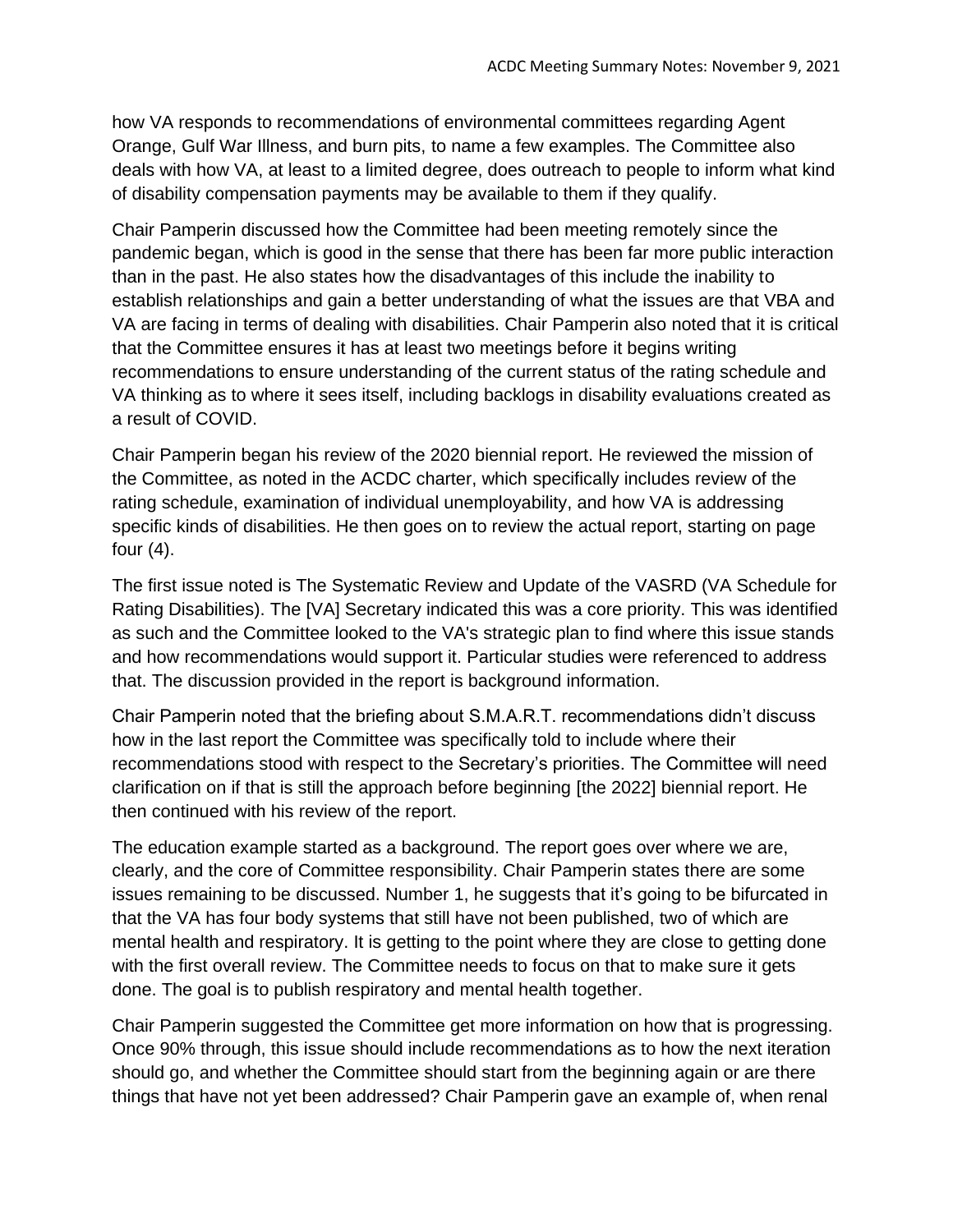was published, VA did not discuss disabilities and evaluation of diabetes. The Committee had been told it was going to be deferred until a full review of the rating schedule is completed.

He noted an issue where the Committee needs to get briefings about strengths and weaknesses in current disability evaluation criteria. He suggested that the Committee will have its own opinions on this subject, as there are clinicians included on the Committee. There needs to be a second part where a program and scope be developed for this issue. Chair Pamperin gives some questions the Committee should ask, including: How will the next iteration occur, and in what kind of sequence? What are the goals? If there has been a comprehensive review, would reviews of body systems actually take as long as they have taken so far?

Chair Pamperin stated another recommendation was given to fully staff activity for completion with clinicians, writers, staff analysis people. He had not heard of the status of those staffs, and recommends the Committee is briefed on where staff is on that. Historically, this has been one of the major problems that caused the completion of the review to take so long. He also recommends the Committee ask for a status update in an early briefing next year (2022) to ensure the process is still functioning well, as a major concern in the past was the extreme length of time for concurrences.

Earnings lost was another recommendation made. VA disagreed, but it continues to be unclear as to how VA is going to incorporate earnings lost into evaluations. VA's response indicates it's a starting point and not total evaluation. Chair Pamperin suggests there needs to be clarity as to where one ends and the other begins.

Chair Pamperin then began to go through the next issue, beginning on page 9 of the 2020 biennial report, individual unemployability. He states a lot of concern has to do with the rating schedule for mental health issues and the requirement for a profound level of disability to make a 100 percent evaluation. Studies have been done in the past and it was generally found there is not enough consideration for earnings loss for mental health disability.

Chair Pamperin stated it is important in the next meeting for the Committee to get a very clear understanding where they are with mental health, because if it's published and updated in an effective way, much of the concern about individual unemployability may go away, but that this is an area where the Committee has to pay close attention so they can give a recommendation that is actionable and reasonable.

The individual unemployability issue stated is primarily driven by two factors: very significant increase in number of Veterans who are getting 100 percent disability benefits based on individual unemployability compared to historical trends, and comments made by Secretary Shulkin who emphasized, in his view, that the rating schedule should clearly compensate for earnings lost and disability but the schedule should also focus on enabling Veterans so that rather than focusing on disability, they should focus on ability. Chair Pamperin states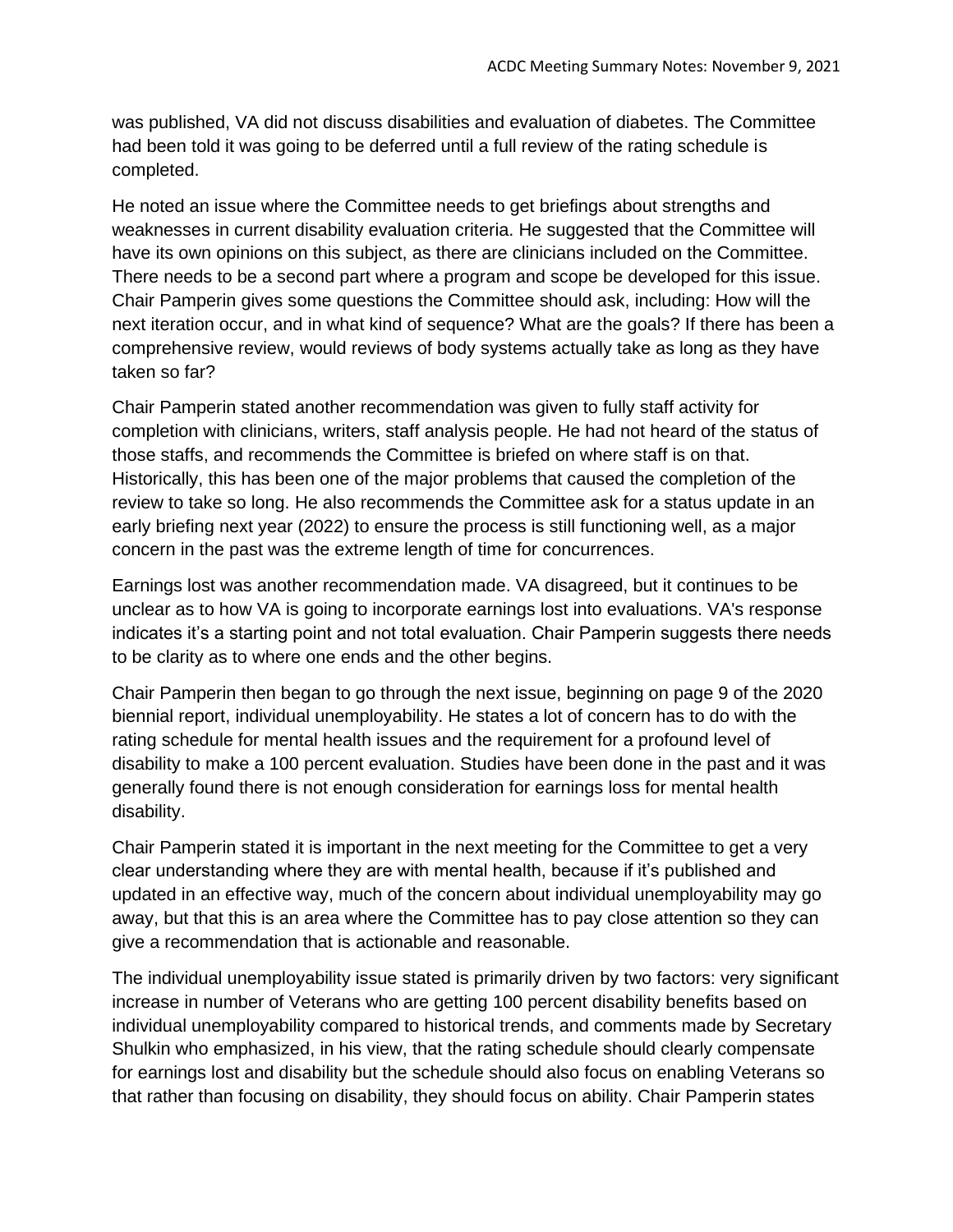what he thinks Secretary Shulkin was looking for at the time was recommendations on how the schedule could be adjusted to incentivize people to retrain and return to the work force.

Issue three includes transparency related to removal of public facing Disability Benefit Questionnaires (DBQ). VA did not concur with the Committee's recommendation. However, Congress directed the DBQs be restored. Chair Pamperin stated the issue of DBQs is a big issue for VA, and the Committee, in terms of rating people so they can rate consistently.

Issue four on the biennial report from the Committee is National Guard and Reserve access to be educated and enabled to receive the kind of services that active component people receive when separated. Obstacles for this include how rapidly reserve component people are demobilized; not allowing for the kind of timeframe available to debrief and discharge. The thinking of the Committee in the past has been that the VA needs to be more aggressive and creative in how it treats reserve persons (soldiers, sailors, airmen, and Marines) deployed in support of the country.

Chair Pamperin continued with issue five, the issue of ability in approaching evaluating disabilities, an ongoing concern. He recommends the Committee, in early meetings in 2022, ask to get briefings from VA that may shape additional issues. Chair Pamperin gave the example of not seeing public notification or a decision date with regard to hypertension and exposure to Agent Orange and suggests that is something the Committee may want to review.

Chair Pamperin continued with a review of other things that had happened since the last review for which the Committee had not received a briefing on. On August 5, 2021, the Office of Inspector General gave a report entitled, "Improvements Still Needed in Processing Military Sexual Trauma (MST) Claims". Chair Pamperin suggested the Committee take a look at that report to see what recommendations can be made to VA to ensure that service persons suffering from MST receive the benefits to which they're due.

In May 2021, the Office of Inspector General published a report that indicated quality review findings of errors by compensation staff have not been consistently corrected. Chair Pamperin suggested that new members of the Committee should, at the earliest possible opportunity, receive a briefing on how compensation service assesses quality of claims, including adequacy of justification of decision, proper effective date, proper evaluations, and on a larger perspective, how the system measures consistency across the board in terms of ratings. He questioned to what extent the VA has, on an ongoing basis, conducted a scan on the environment they're working in to anticipate conditions that may be coming up and preparing their staff to properly evaluate those.

Chair Pamperin went back to the issue of individual unemployability, and suggested the Committee look at realistic approaches that can be made to encourage people to obtain training and resume work to the fullest extent that they possibly can, mentally and physically.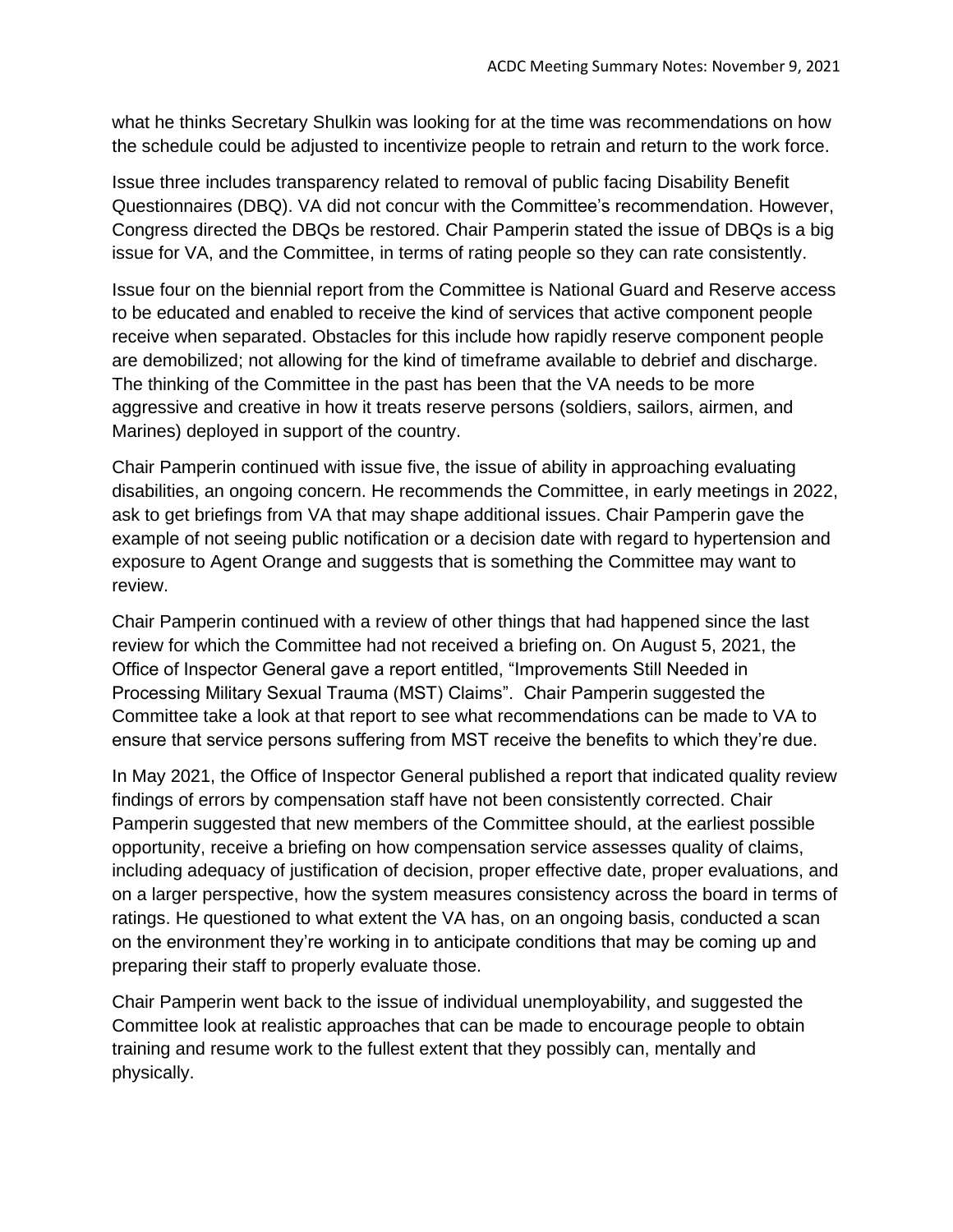Chair Pamperin suggested at the next meeting, or beginning of the second meeting, the Committee decide what topics are of concern to the Committee and to remember that it has to be submitted in September 2022 to be presented to Congress in October. Finalizing the report can take two to three months. He suggested to have a discussion about what's being included and not included, to give writing assignments, have one person or a group of people go over the assignments or writing requirements to ensure the same voice and same methodology of issue, background, and recommendations are used. He suggested it will take a couple of weeks of a couple of people's efforts, and a couple dozen hours in his experience, to get the recommendations to a place the Committee wants it to be.

### **Questions and Discussion of Biennial Report Review**

Kimberly Adams asked if Total Disability Individual Unemployability (TDIU) can be thought of similarly to how Social Security Disability is, in the way that clients still want to work a little bit if possible. Can TDIU allow individuals who want to work a little bit and engage in training, workforce, and education, while still maintaining benefits?

Chair Pamperin agreed and pointed out that Veterans can achieve 100 percent by way of disability or schedule, or by TDIU. He suggested it would be productive for VA to do a study of people on 100 percent disability to find out how many are engaged in employment and to what percent in order to determine how they may change TDIU to allow for some training or to use as a steppingstone to get back to working if previously unable. He pointed out the discrepancy of mental health being the only disability where, to be 100 percent, you must be unable to work.

He suggested the discussion needs to be about consistency and how Veterans on TDIU may want to get back to work but would not be able to do so in a way that would replicate the benefits given, including health care and education benefits, to the families of Veterans receiving TDIU. He suggested the VA build a support system to allow people to function to the level they are able, to encourage them to work and build structures to give them the same opportunities to work.

Al Bruner directed a question towards Ms. Roussel and Ms. Starke as to if a transcript would be provided of this meeting. Ms. Roussel assured the meeting is being recorded and a transcriptionist would create summary notes of the entire meeting that would not only be sent to the Committee members but also posted on the ACDC webpage for the public to view.

The Committee recessed from 10:47 a.m. to 10:57 a.m.

During the break, Chair Pamperin asked if there has been word on when VA is returning to the office. Ms. Roussel gave the tentative schedule for January 2022, perhaps January 3, but it has not been expounded on. Chair Pamperin asked if virtual meetings were to continue or if they would resume in person. Ms. Roussel didn't know if returning to in-person meetings would be happening and that currently all meetings will continue virtually. Chair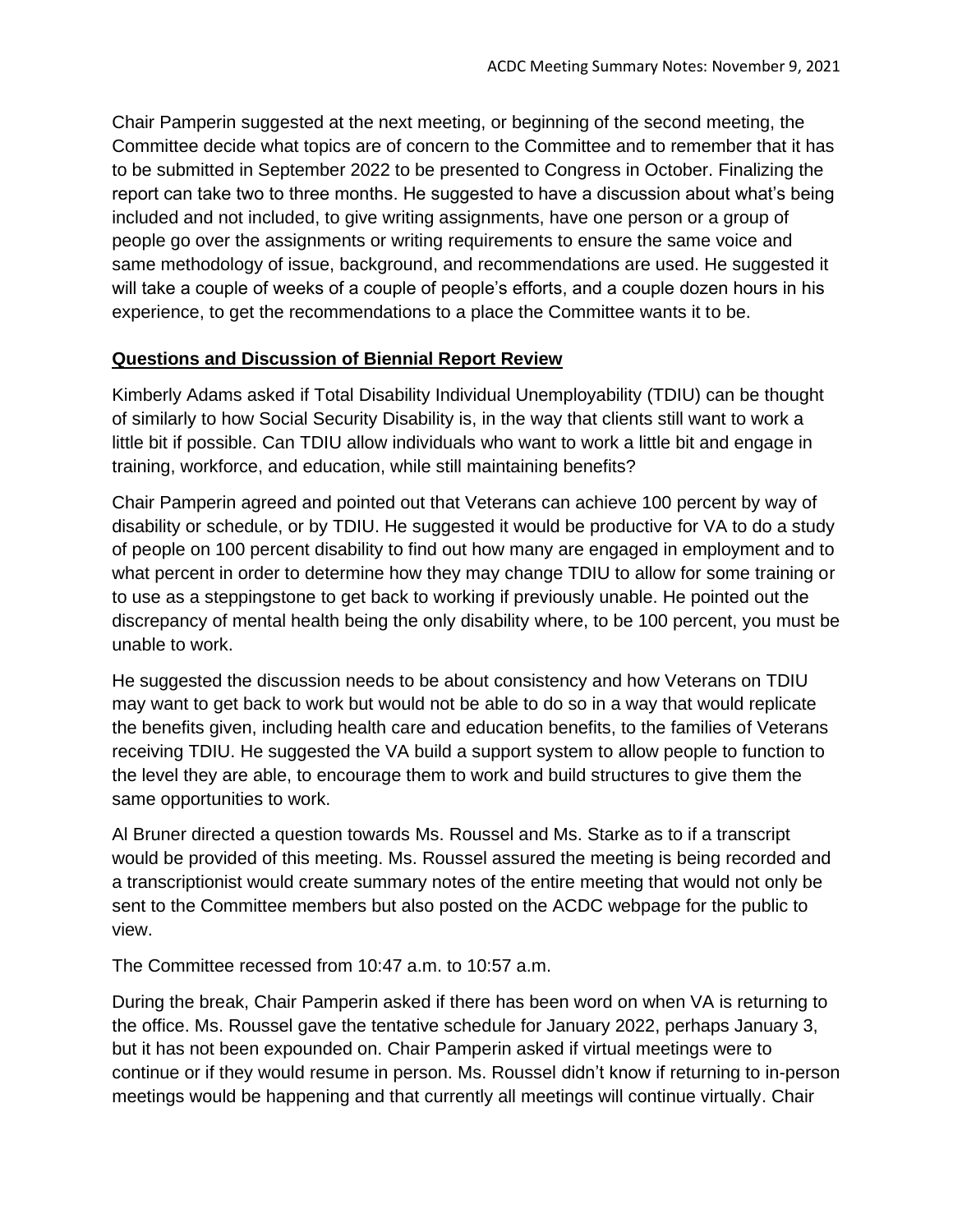Pamperin suggested if they resume in person, to do a meeting at an offsite facility such as a regional office to see how the work there is being done.

Once the meeting resumed, Chair Pamperin opened the floor for any other questions.

Michael Maciosek suggested there is a disconnect between the last discussion and similar discussions with training and VA's response to prior report on TDIU. He stated their response and training points to short term and feasible recommendations. However, some recommendations are big issues and are not feasible in the short term. He asked, where is the line drawn on what is appropriate to report because it's feasible in short term, versus issues that are more important but need more time to attack and more perspective?

Chair Pamperin concurred that bulk of Committee report should be on operational issues to enhance Veteran experience, enhance service delivery, quality, and the issue of transparency and trust. He suggested a recommendation could be constructed to speak more broadly to an issue such as the more fundamental issue of employment and compensation, if that's a current issue, or some other issue the Committee believes is systemic. Some systemic things need to be addressed in the long term.

Chair Pamperin noted that the Committee doesn't believe that individual unemployability should be the standard fallback position for evaluating conditions. The Committee would need to do work, in the sense of saying for each body system, what percent of people receiving disability compensation are receiving individual unemployability? He suggested the Committee review the Annual Benefits Review at www.vba.va.gov which should have a study for each body system. He suggested the Committee get health economists, a contractor, or one of VA's research activities to look into the nature of disabilities compared to the rating criteria and do surveys or focus groups. The Committee should lay out a process they believe the VA should adopt to look at these issues in a more quantitative and analytical way.

The purpose of the contract is to answer questions and the goal of answering those questions is to determine whether changes should be made. Chair Pamperin noted VA compensation has risen exponentially since the war started. He suggested it's fair for the Committee to look at the reports from the last 15 years and identify systemic issues that have not been critically analyzed. He suggested the Veterans do not have time to decompress after returning home from deployment and noted that the British send their troops to Cypress for a month before they are sent home.

Chair Pamperin noted there are some eye-opening statistics as to who America's service people are today. He gave examples of 25% of service persons having foster care in their background, or "an extraordinary amount", over 50%, of female service people having a sexual assault in their backgrounds. He suggested the Committee review such statistics and studies to explore and pinpoint systemic issues that may be shown by these studies. He also suggested the Committee point out systemic issues to VA, recommending that VA assemble a group or contract a group to review these larger issues for the future.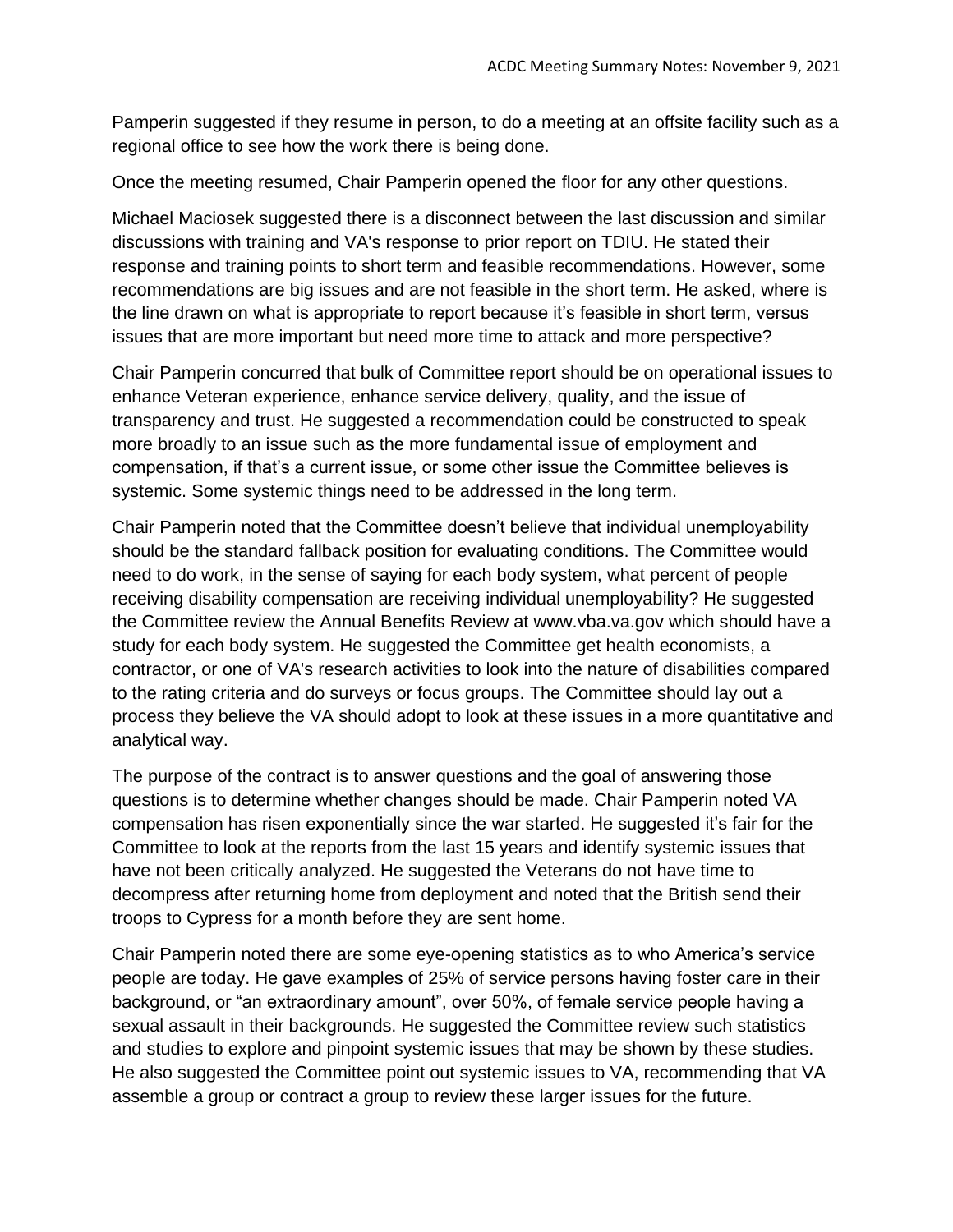Ms. Adams pointed out a profound comment Chair Pamperin made about the VA being able to do research and treatment but also outreach. She suggested outreach is an area the VA could improve on, to examine why people have lost trust and will not come to the VA for help, and to utilize that process to ensure individuals who may be eligible for compensation know about it and have access to such information.

Chair Pamperin suggested the Committee get a briefing from the VA on what the current efforts are for outreach. He noted the VA is better about communicating with Veterans and providing outreach, and suggested the Committee ask what the systemic issues are that are preventing VA and Veterans from being successful.

Ms. Adams disagreed that VA's outreach is better in terms of homeless, at risk, and lowincome Veterans. She pointed out that one thing she is told a lot is there is no engagement from the VA and the Veterans don't know how to reach them. She suggested the VA learn who they are dealing with in terms of these groups of Veterans and listen to their questions rather than just trying to provide solutions. She pointed out that an integral part of the Committee is to understand how to interpret things that are not always put in front of them, and it's important to know the data as well as how that data affects different populations.

Chair Pamperin concurred and noted he does believe the intent from the VA is there, but it is important to have the right people working and doing that kind of outreach with specialized populations. Ms. Adams pointed out that VA collaborates with community partners, but suggested they could do more and reach out to other organizations.

Ms. Roussel asked how meetings were structured previously for biennial report writing and, based on the rules related to having meetings, would they all have to be public? Chair Pamperin affirmed the meetings would be public. Ms. Roussel asked how construction of the biennial report for 2022 should progress and be structured, as previous meetings were in person and spent an entire day with availability to construct the report.

Chair Pamperin stated that in the past, the Committee decided the number of issues, then assigned those issues to people to write. Once the Committee begins reviewing those written issues, an executive session is conducted during a meeting and the Committee notes the recommendations and asks if the public or anybody else has problems with any of the recommendations or how they are worded, if anything should be added, and get basic feedback from Committee members. That would then be taken back, and the Committee would formalize the recommendations in the sense of making them the same voice.

Ms. Roussel concurred and thanked Chair Pamperin for the help.